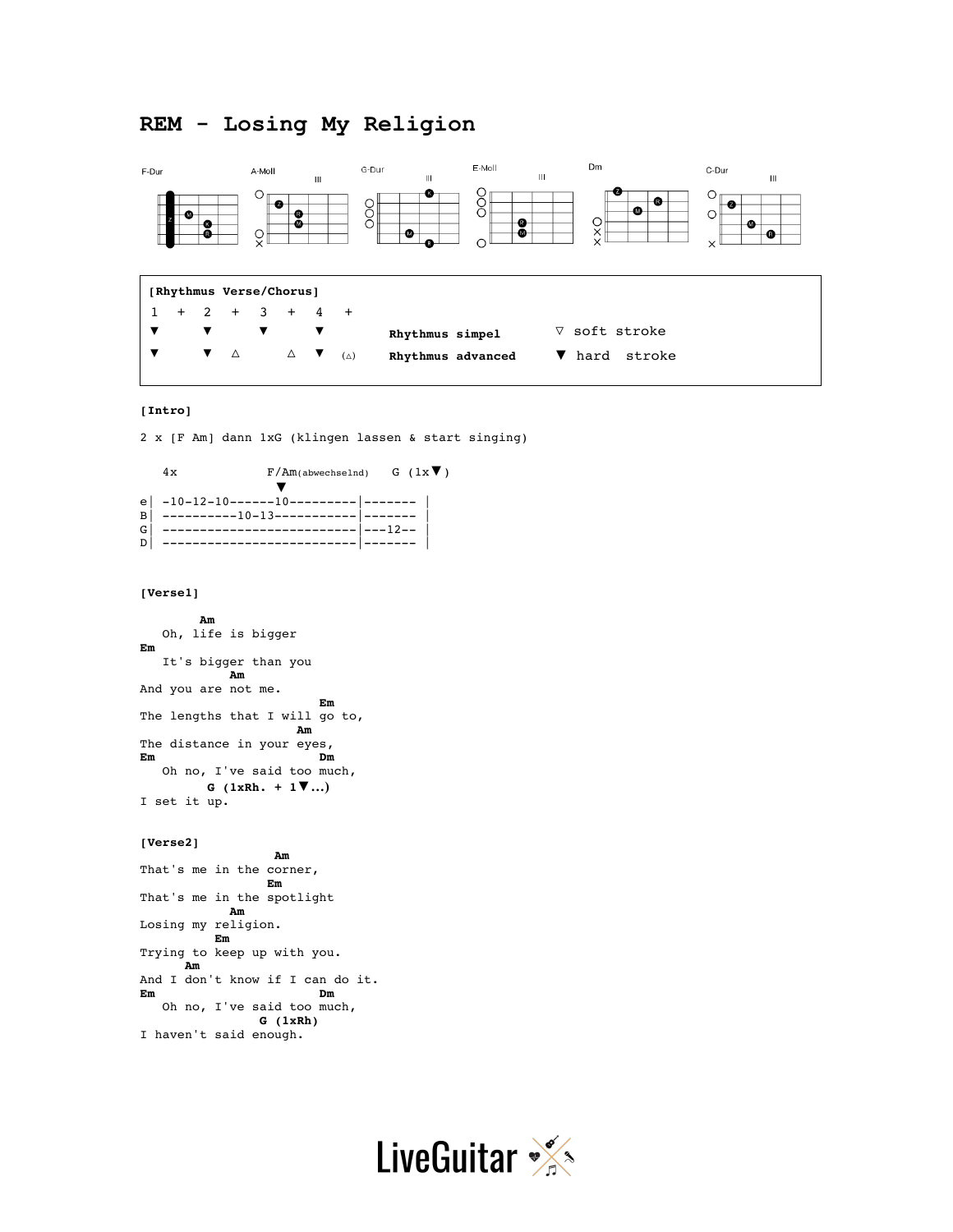**[Chorus]**

 **G (1▼) F (2x)** I thought that I heard you laughing, **Am (2x)** I thought that I heard you sing.  **F (2x) Am (1x) G (1▼, start singing)** I think I thought I saw you try.

#### **[Verse3]**

```
 Am Em
 Every Whisper of every waking hour
              Am
I'm choosing my confessions,
     Em
Trying to keep an eye on you
     Am
Like a hurt lost and blinded fool, fool
Em Dm
 Oh no, I've said too much,
      G (1xRh. + 1▼…)
I set it up.
```
#### **[Verse4]**

```
 Am
Consider this, consider this,
   Em
The hint of a century,
   Am
Consider this: the slip
     Em
That brought me to my knees failed.
Am
What if all these fantasies
Em
 Come flailing around?
       Dm G (1xRh.)
Now I've said too much.
```
#### **[Chorus]**

```
 G (1▼) F (2x)
I thought that I heard you laughing,
                          Am (2x)
I thought that I heard you sing.
   F (2x) Am (1x) G (1\blacktriangledown)I think I thought I saw you try.
```
# **[Bridge]**

**4x Am G** e| -12-12-12-10---10-10-10-------------------------- | B | ------------------------13-13-13-10---10-10---G| ------------------------------------------------- | D| ------------------------------------------------- |

```
 C D (DUR!)
But that was just a dream,
C D
That was just a dream.
```